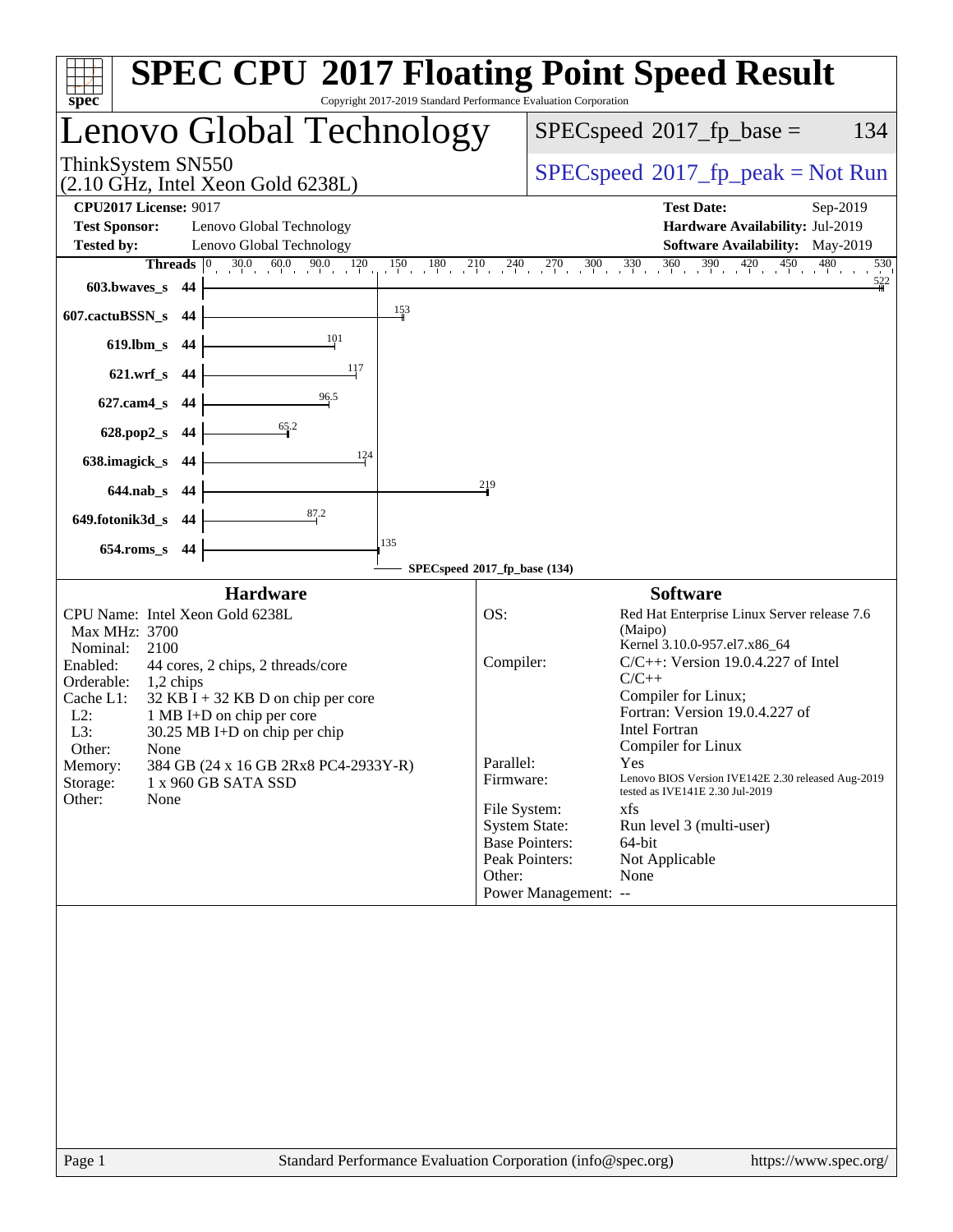

#### **[SPEC CPU](http://www.spec.org/auto/cpu2017/Docs/result-fields.html#SPECCPU2017FloatingPointSpeedResult)[2017 Floating Point Speed Result](http://www.spec.org/auto/cpu2017/Docs/result-fields.html#SPECCPU2017FloatingPointSpeedResult)** Copyright 2017-2019 Standard Performance Evaluation Corporation

# Lenovo Global Technology

 $SPEC speed^{\circ}2017\_fp\_base = 134$ 

#### (2.10 GHz, Intel Xeon Gold 6238L) ThinkSystem SN550<br>  $SPEC speed^{\circ}2017$  [p\_peak = Not Run

**[Test Sponsor:](http://www.spec.org/auto/cpu2017/Docs/result-fields.html#TestSponsor)** Lenovo Global Technology **[Hardware Availability:](http://www.spec.org/auto/cpu2017/Docs/result-fields.html#HardwareAvailability)** Jul-2019 **[Tested by:](http://www.spec.org/auto/cpu2017/Docs/result-fields.html#Testedby)** Lenovo Global Technology **[Software Availability:](http://www.spec.org/auto/cpu2017/Docs/result-fields.html#SoftwareAvailability)** May-2019

**[CPU2017 License:](http://www.spec.org/auto/cpu2017/Docs/result-fields.html#CPU2017License)** 9017 **[Test Date:](http://www.spec.org/auto/cpu2017/Docs/result-fields.html#TestDate)** Sep-2019

### **[Results Table](http://www.spec.org/auto/cpu2017/Docs/result-fields.html#ResultsTable)**

|                             | <b>Base</b>                |                |                |                |            | <b>Peak</b>    |            |                |                |              |                |              |                |              |
|-----------------------------|----------------------------|----------------|----------------|----------------|------------|----------------|------------|----------------|----------------|--------------|----------------|--------------|----------------|--------------|
| <b>Benchmark</b>            | <b>Threads</b>             | <b>Seconds</b> | Ratio          | <b>Seconds</b> | Ratio      | <b>Seconds</b> | Ratio      | <b>Threads</b> | <b>Seconds</b> | <b>Ratio</b> | <b>Seconds</b> | <b>Ratio</b> | <b>Seconds</b> | <b>Ratio</b> |
| 603.bwayes_s                | 44                         | 113            | 523            | 114            | 519        | 113            | 522        |                |                |              |                |              |                |              |
| 607.cactuBSSN s             | 44                         | 108            | 154            | 109            | 153        | 109            | 153        |                |                |              |                |              |                |              |
| $619.$ lbm s                | 44                         | 51.7           | 101            | 51.8           | 101        | 51.7           | <b>101</b> |                |                |              |                |              |                |              |
| $621.wrf$ s                 | 44                         | 113            | 117            | <u> 113</u>    | <u>117</u> | 112            | 118        |                |                |              |                |              |                |              |
| $627$ .cam4 s               | 44                         | 91.8           | 96.5           | 91.5           | 96.9       | 92.0           | 96.4       |                |                |              |                |              |                |              |
| $628.pop2_s$                | 44                         | 182            | 65.2           | 182            | 65.4       | 184            | 64.4       |                |                |              |                |              |                |              |
| 638.imagick_s               | 44                         | 116            | 124            | 116            | 125        | 116            | 124        |                |                |              |                |              |                |              |
| $644$ .nab s                | 44                         | 79.9           | <u>219</u>     | 79.8           | 219        | 80.2           | 218        |                |                |              |                |              |                |              |
| 649.fotonik3d s             | 44                         | 104            | 87.3           | 104            | 87.2       | 105            | 87.0       |                |                |              |                |              |                |              |
| $654$ .roms_s               | 44                         | 117            | 135            | 117            | 135        | 117            | 135        |                |                |              |                |              |                |              |
| $SPECspeed*2017_fp\_base =$ |                            |                | 134            |                |            |                |            |                |                |              |                |              |                |              |
|                             | $SPECspeed*2017$ fp peak = |                | <b>Not Run</b> |                |            |                |            |                |                |              |                |              |                |              |

Results appear in the [order in which they were run.](http://www.spec.org/auto/cpu2017/Docs/result-fields.html#RunOrder) Bold underlined text [indicates a median measurement](http://www.spec.org/auto/cpu2017/Docs/result-fields.html#Median).

#### **[Operating System Notes](http://www.spec.org/auto/cpu2017/Docs/result-fields.html#OperatingSystemNotes)**

Stack size set to unlimited using "ulimit -s unlimited"

#### **[General Notes](http://www.spec.org/auto/cpu2017/Docs/result-fields.html#GeneralNotes)**

Environment variables set by runcpu before the start of the run: KMP\_AFFINITY = "granularity=fine,compact,1,0" LD\_LIBRARY\_PATH = "/home/cpu2017-1.0.5-ic19.0u4/lib/intel64" OMP\_STACKSIZE = "192M"

 Binaries compiled on a system with 1x Intel Core i9-799X CPU + 32GB RAM memory using Redhat Enterprise Linux 7.5 Transparent Huge Pages enabled by default Prior to runcpu invocation Filesystem page cache synced and cleared with: sync; echo 3> /proc/sys/vm/drop\_caches NA: The test sponsor attests, as of date of publication, that CVE-2017-5754 (Meltdown) is mitigated in the system as tested and documented. Yes: The test sponsor attests, as of date of publication, that CVE-2017-5753 (Spectre variant 1) is mitigated in the system as tested and documented. Yes: The test sponsor attests, as of date of publication, that CVE-2017-5715 (Spectre variant 2) is mitigated in the system as tested and documented. Yes: The test sponsor attests, as of date of publication, that CVE-2018-3640 (Spectre variant 3a) is mitigated in the system as tested and documented. Yes: The test sponsor attests, as of date of publication, that CVE-2018-3639 (Spectre variant 4) is mitigated in the system as tested and documented.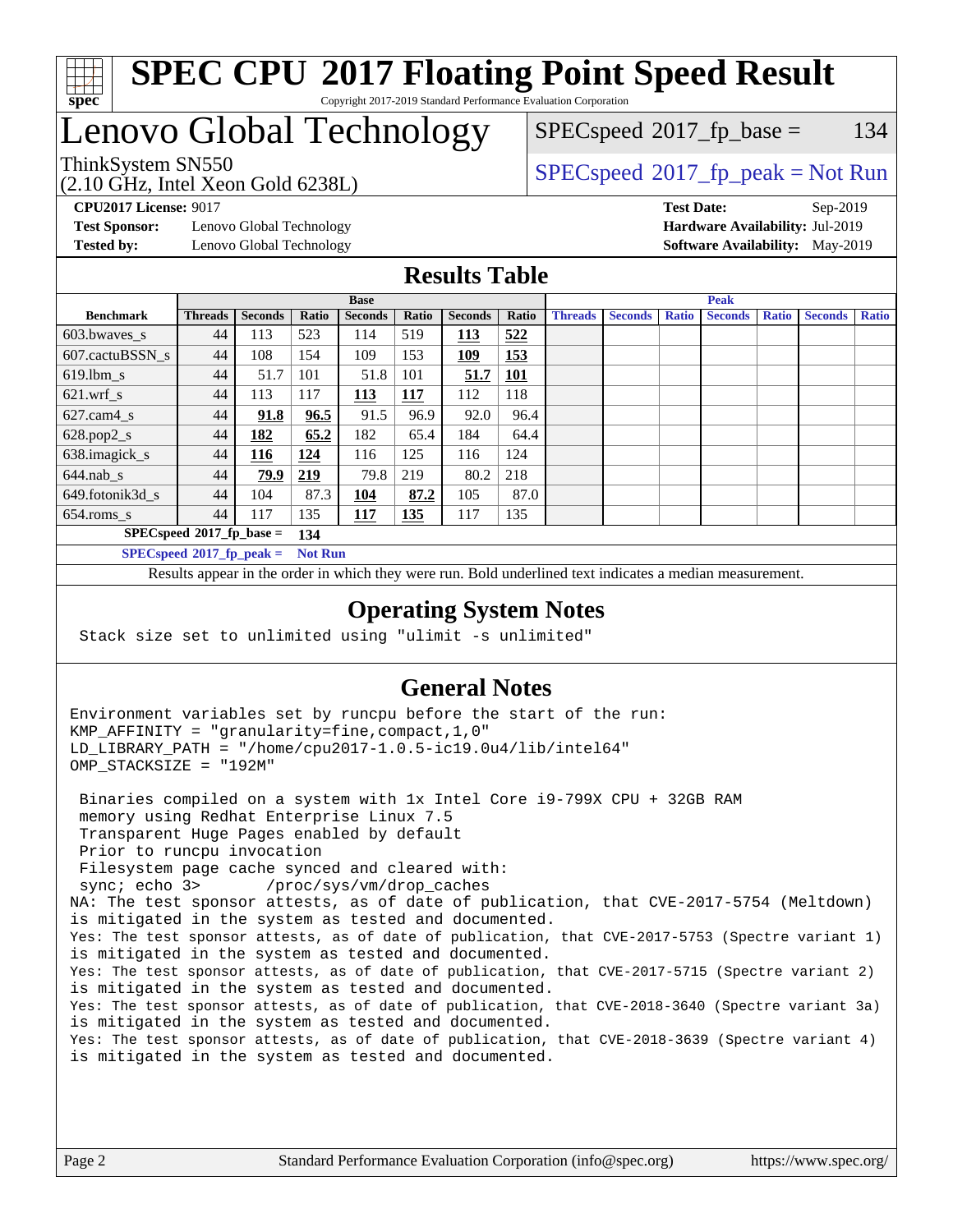| <b>SPEC CPU®2017 Floating Point Speed Result</b><br>Copyright 2017-2019 Standard Performance Evaluation Corporation |                                                     |                                                                                                                       |                                                                                                                                                            |                                 |  |  |
|---------------------------------------------------------------------------------------------------------------------|-----------------------------------------------------|-----------------------------------------------------------------------------------------------------------------------|------------------------------------------------------------------------------------------------------------------------------------------------------------|---------------------------------|--|--|
| spec                                                                                                                |                                                     | Lenovo Global Technology                                                                                              | $SPEC speed^{\circ}2017$ fp base =                                                                                                                         | 134                             |  |  |
| ThinkSystem SN550                                                                                                   | $(2.10 \text{ GHz}, \text{Intel Xeon Gold } 6238L)$ |                                                                                                                       | $SPEC speed^{\circ}2017\_fp\_peak = Not Run$                                                                                                               |                                 |  |  |
| <b>CPU2017 License: 9017</b>                                                                                        |                                                     |                                                                                                                       | <b>Test Date:</b>                                                                                                                                          | Sep-2019                        |  |  |
| Hardware Availability: Jul-2019<br><b>Test Sponsor:</b><br>Lenovo Global Technology                                 |                                                     |                                                                                                                       |                                                                                                                                                            |                                 |  |  |
| <b>Tested by:</b>                                                                                                   | Lenovo Global Technology                            |                                                                                                                       |                                                                                                                                                            | Software Availability: May-2019 |  |  |
|                                                                                                                     |                                                     | <b>Platform Notes</b>                                                                                                 |                                                                                                                                                            |                                 |  |  |
| BIOS configuration:                                                                                                 |                                                     |                                                                                                                       |                                                                                                                                                            |                                 |  |  |
|                                                                                                                     | Choose Operating Mode set to Custom Mode            |                                                                                                                       |                                                                                                                                                            |                                 |  |  |
|                                                                                                                     | Page Policy set to Adaptive                         |                                                                                                                       |                                                                                                                                                            |                                 |  |  |
|                                                                                                                     | Trusted Execution Technology set to Enable          |                                                                                                                       |                                                                                                                                                            |                                 |  |  |
|                                                                                                                     |                                                     | Sysinfo program /home/cpu2017-1.0.5-ic19.0u4/bin/sysinfo<br>Rev: r5974 of 2018-05-19 9bcde8f2999c33d61f64985e45859ea9 |                                                                                                                                                            |                                 |  |  |
|                                                                                                                     |                                                     | running on localhost.localdomain Thu Sep 12 05:24:57 2019                                                             |                                                                                                                                                            |                                 |  |  |
|                                                                                                                     |                                                     |                                                                                                                       |                                                                                                                                                            |                                 |  |  |
|                                                                                                                     |                                                     | SUT (System Under Test) info as seen by some common utilities.                                                        |                                                                                                                                                            |                                 |  |  |
|                                                                                                                     | For more information on this section, see           |                                                                                                                       |                                                                                                                                                            |                                 |  |  |
|                                                                                                                     |                                                     | https://www.spec.org/cpu2017/Docs/config.html#sysinfo                                                                 |                                                                                                                                                            |                                 |  |  |
| From /proc/cpuinfo                                                                                                  |                                                     |                                                                                                                       |                                                                                                                                                            |                                 |  |  |
|                                                                                                                     |                                                     | model name: $Intel(R)$ Xeon $(R)$ Gold 6238L CPU @ 2.10GHz                                                            |                                                                                                                                                            |                                 |  |  |
| 2                                                                                                                   | "physical id"s (chips)                              |                                                                                                                       |                                                                                                                                                            |                                 |  |  |
|                                                                                                                     | 88 "processors"                                     |                                                                                                                       |                                                                                                                                                            |                                 |  |  |
|                                                                                                                     |                                                     |                                                                                                                       | cores, siblings (Caution: counting these is hw and system dependent. The following                                                                         |                                 |  |  |
|                                                                                                                     |                                                     |                                                                                                                       | excerpts from /proc/cpuinfo might not be reliable. Use with caution.)                                                                                      |                                 |  |  |
|                                                                                                                     | cpu cores : 22                                      |                                                                                                                       |                                                                                                                                                            |                                 |  |  |
|                                                                                                                     | siblings : 44                                       |                                                                                                                       |                                                                                                                                                            |                                 |  |  |
|                                                                                                                     |                                                     |                                                                                                                       | physical 0: cores 0 1 2 3 4 5 8 9 10 11 12 16 17 18 19 20 21 24 25 26 27 28<br>physical 1: cores 0 1 2 3 4 5 8 9 10 11 12 16 17 18 19 20 21 24 25 26 27 28 |                                 |  |  |
|                                                                                                                     |                                                     |                                                                                                                       |                                                                                                                                                            |                                 |  |  |
| From lscpu:                                                                                                         |                                                     |                                                                                                                       |                                                                                                                                                            |                                 |  |  |
|                                                                                                                     | Architecture:                                       | x86_64                                                                                                                |                                                                                                                                                            |                                 |  |  |
|                                                                                                                     | $CPU op-mode(s):$                                   | 32-bit, 64-bit                                                                                                        |                                                                                                                                                            |                                 |  |  |
| CPU(s):                                                                                                             | Byte Order:                                         | Little Endian<br>88                                                                                                   |                                                                                                                                                            |                                 |  |  |
|                                                                                                                     | On-line $CPU(s)$ list:                              | $0 - 87$                                                                                                              |                                                                                                                                                            |                                 |  |  |
|                                                                                                                     | Thread( $s$ ) per core:                             | 2                                                                                                                     |                                                                                                                                                            |                                 |  |  |
|                                                                                                                     | Core(s) per socket:                                 | 22                                                                                                                    |                                                                                                                                                            |                                 |  |  |
|                                                                                                                     | Socket(s):                                          | 2                                                                                                                     |                                                                                                                                                            |                                 |  |  |
|                                                                                                                     | NUMA node(s):                                       | 2                                                                                                                     |                                                                                                                                                            |                                 |  |  |
|                                                                                                                     | Vendor ID:                                          | GenuineIntel                                                                                                          |                                                                                                                                                            |                                 |  |  |
|                                                                                                                     | CPU family:                                         | 6                                                                                                                     |                                                                                                                                                            |                                 |  |  |
| Model:                                                                                                              | Model name:                                         | 85                                                                                                                    | $Intel(R) Xeon(R) Gold 6238L CPU @ 2.10GHz$                                                                                                                |                                 |  |  |
| Stepping:                                                                                                           |                                                     | 7                                                                                                                     |                                                                                                                                                            |                                 |  |  |
| CPU MHz:                                                                                                            |                                                     | 2100.000                                                                                                              |                                                                                                                                                            |                                 |  |  |
| BogoMIPS:                                                                                                           |                                                     | 4200.00                                                                                                               |                                                                                                                                                            |                                 |  |  |
|                                                                                                                     | Virtualization:<br>$VT - x$                         |                                                                                                                       |                                                                                                                                                            |                                 |  |  |
|                                                                                                                     | Lld cache:                                          | 32K                                                                                                                   |                                                                                                                                                            |                                 |  |  |
|                                                                                                                     | Lli cache:                                          | 32K                                                                                                                   |                                                                                                                                                            |                                 |  |  |
| L2 cache:<br>L3 cache:                                                                                              |                                                     | 1024K<br>30976K                                                                                                       |                                                                                                                                                            |                                 |  |  |
|                                                                                                                     | NUMA node0 CPU(s):                                  | $0 - 21, 44 - 65$                                                                                                     |                                                                                                                                                            |                                 |  |  |
|                                                                                                                     | NUMA nodel CPU(s):                                  | $22 - 43, 66 - 87$                                                                                                    |                                                                                                                                                            |                                 |  |  |
|                                                                                                                     |                                                     |                                                                                                                       |                                                                                                                                                            |                                 |  |  |
|                                                                                                                     |                                                     | (Continued on next page)                                                                                              |                                                                                                                                                            |                                 |  |  |
| Page 3                                                                                                              |                                                     | Standard Performance Evaluation Corporation (info@spec.org)                                                           |                                                                                                                                                            | https://www.spec.org/           |  |  |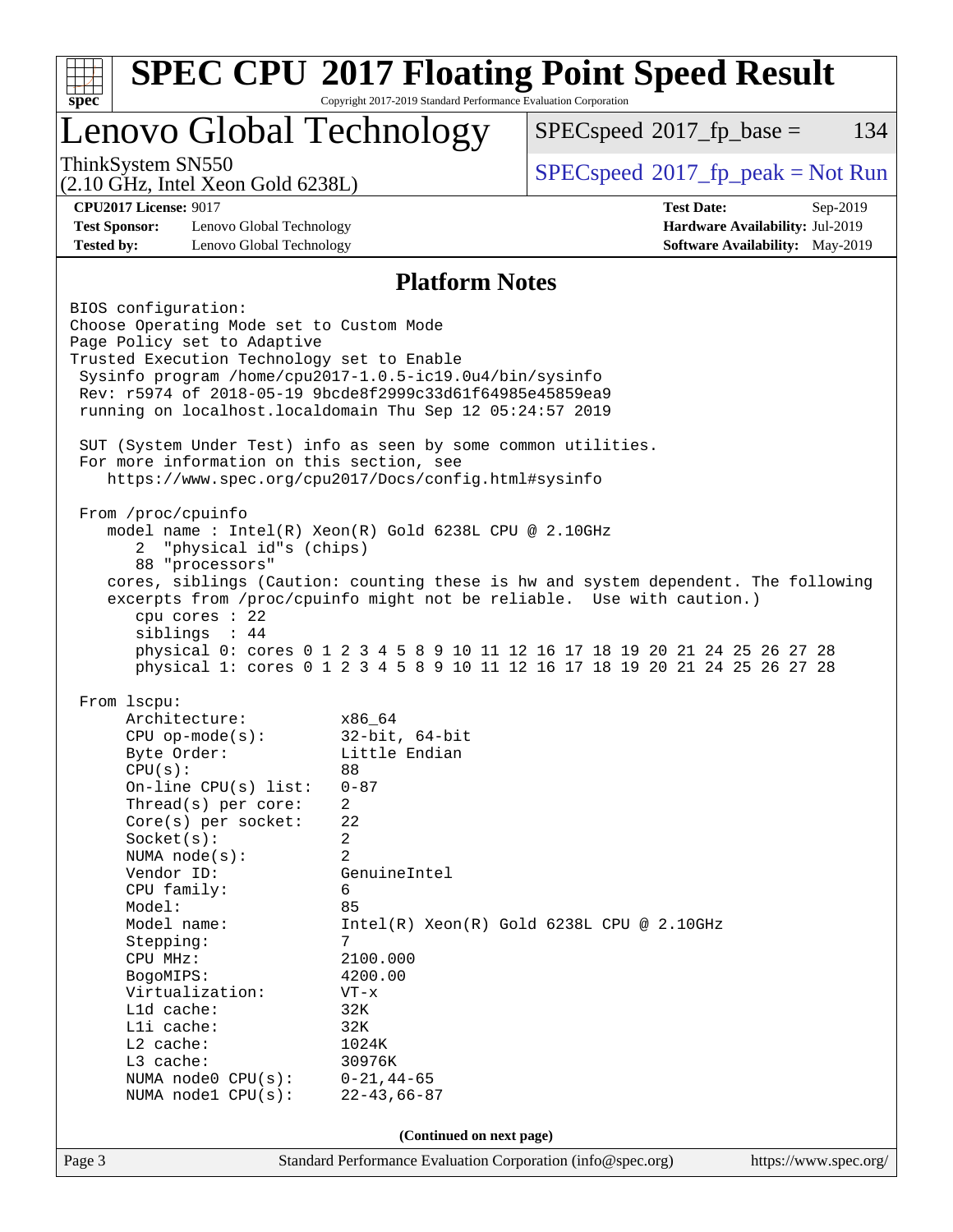

**(Continued on next page)**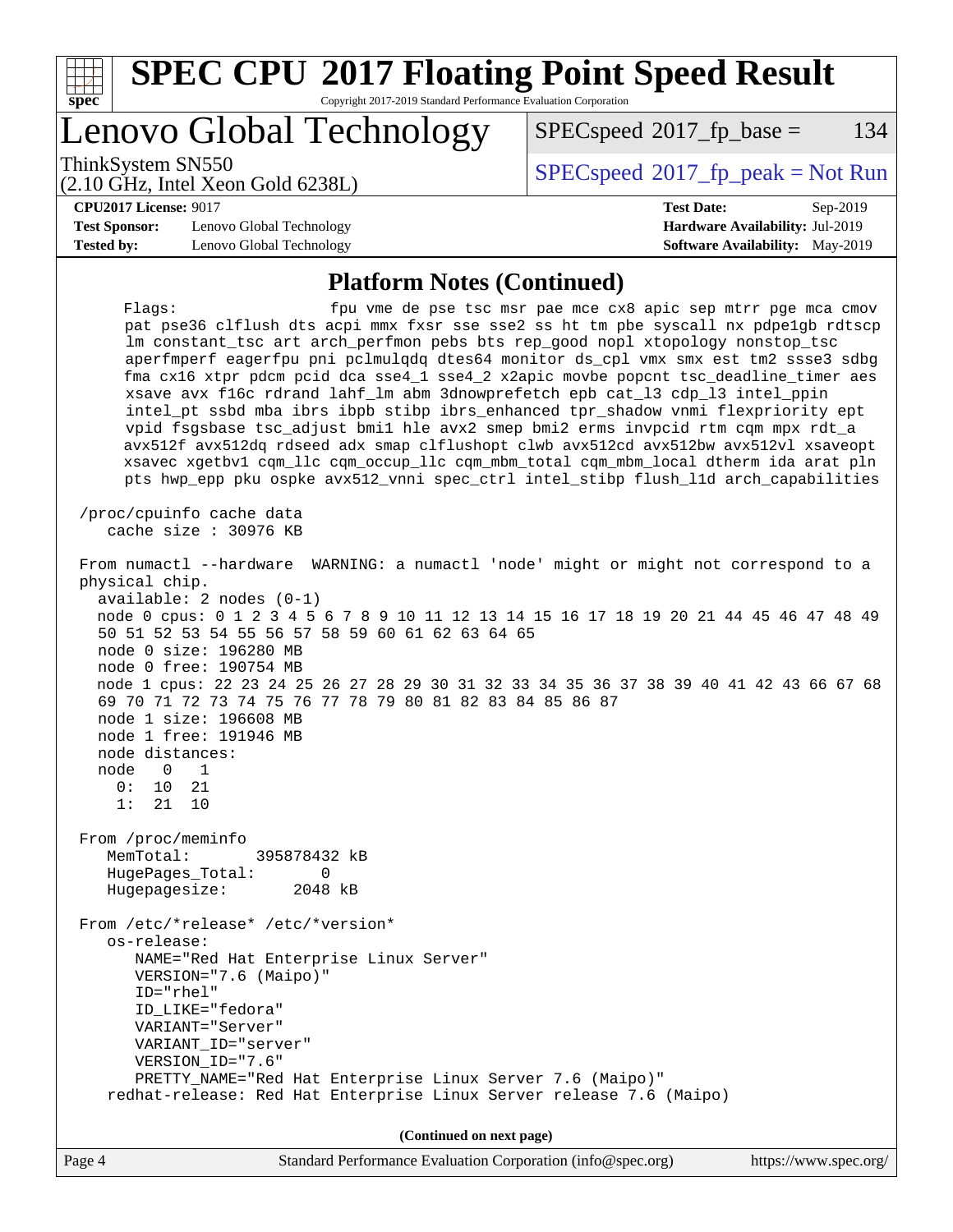| $\frac{1}{\sqrt{2}}$<br>$Spec^*$                       | Copyright 2017-2019 Standard Performance Evaluation Corporation | <b>SPEC CPU®2017 Floating Point Speed Result</b>   |     |
|--------------------------------------------------------|-----------------------------------------------------------------|----------------------------------------------------|-----|
| Lenovo Global Technology                               |                                                                 | $SPEC speed^{\circ}2017\_fp\_base =$               | 134 |
| ThinkSystem SN550<br>(2.10 GHz, Intel Xeon Gold 6238L) |                                                                 | $\text{SPEC speed}^{\circ}2017$ _fp_peak = Not Run |     |

#### $(2.10 \text{ GHz}, \text{Intel Xeon } \omega)$

#### **[CPU2017 License:](http://www.spec.org/auto/cpu2017/Docs/result-fields.html#CPU2017License)** 9017 **[Test Date:](http://www.spec.org/auto/cpu2017/Docs/result-fields.html#TestDate)** Sep-2019

**[Test Sponsor:](http://www.spec.org/auto/cpu2017/Docs/result-fields.html#TestSponsor)** Lenovo Global Technology **[Hardware Availability:](http://www.spec.org/auto/cpu2017/Docs/result-fields.html#HardwareAvailability)** Jul-2019 **[Tested by:](http://www.spec.org/auto/cpu2017/Docs/result-fields.html#Testedby)** Lenovo Global Technology **[Software Availability:](http://www.spec.org/auto/cpu2017/Docs/result-fields.html#SoftwareAvailability)** May-2019

### **[Platform Notes \(Continued\)](http://www.spec.org/auto/cpu2017/Docs/result-fields.html#PlatformNotes)**

 system-release: Red Hat Enterprise Linux Server release 7.6 (Maipo) system-release-cpe: cpe:/o:redhat:enterprise\_linux:7.6:ga:server uname -a: Linux localhost.localdomain 3.10.0-957.el7.x86\_64 #1 SMP Thu Oct 4 20:48:51 UTC 2018 x86\_64 x86\_64 x86\_64 GNU/Linux Kernel self-reported vulnerability status: CVE-2017-5754 (Meltdown): Not affected CVE-2017-5753 (Spectre variant 1): Mitigation: Load fences, \_\_user pointer sanitization CVE-2017-5715 (Spectre variant 2): Mitigation: Enhanced IBRS run-level 3 Sep 12 05:23 SPEC is set to: /home/cpu2017-1.0.5-ic19.0u4 Filesystem Type Size Used Avail Use% Mounted on /dev/sda2 xfs 839G 33G 807G 4% /home Additional information from dmidecode follows. WARNING: Use caution when you interpret this section. The 'dmidecode' program reads system data which is "intended to allow hardware to be accurately determined", but the intent may not be met, as there are frequent changes to hardware, firmware, and the "DMTF SMBIOS" standard. BIOS Lenovo -[IVE141E-2.30]- 07/02/2019 Memory:

24x Samsung M393A2K43CB2-CVF 16 GB 2 rank 2933

(End of data from sysinfo program)

#### **[Compiler Version Notes](http://www.spec.org/auto/cpu2017/Docs/result-fields.html#CompilerVersionNotes)**

============================================================================== C | 619.lbm\_s(base) 638.imagick\_s(base) 644.nab\_s(base) ------------------------------------------------------------------------------ Intel(R) C Intel(R) 64 Compiler for applications running on Intel(R)  $64$ , Version 19.0.4.227 Build 20190416 Copyright (C) 1985-2019 Intel Corporation. All rights reserved. ============================================================================== C++, C, Fortran | 607.cactuBSSN\_s(base) ------------------------------------------------------------------------------ Intel(R) C++ Intel(R) 64 Compiler for applications running on Intel(R) 64, Version 19.0.4.227 Build 20190416 Copyright (C) 1985-2019 Intel Corporation. All rights reserved. Intel(R) C Intel(R) 64 Compiler for applications running on Intel(R)  $64$ ,

**(Continued on next page)**

| Page 5 | Standard Performance Evaluation Corporation (info@spec.org) | https://www.spec.org/ |
|--------|-------------------------------------------------------------|-----------------------|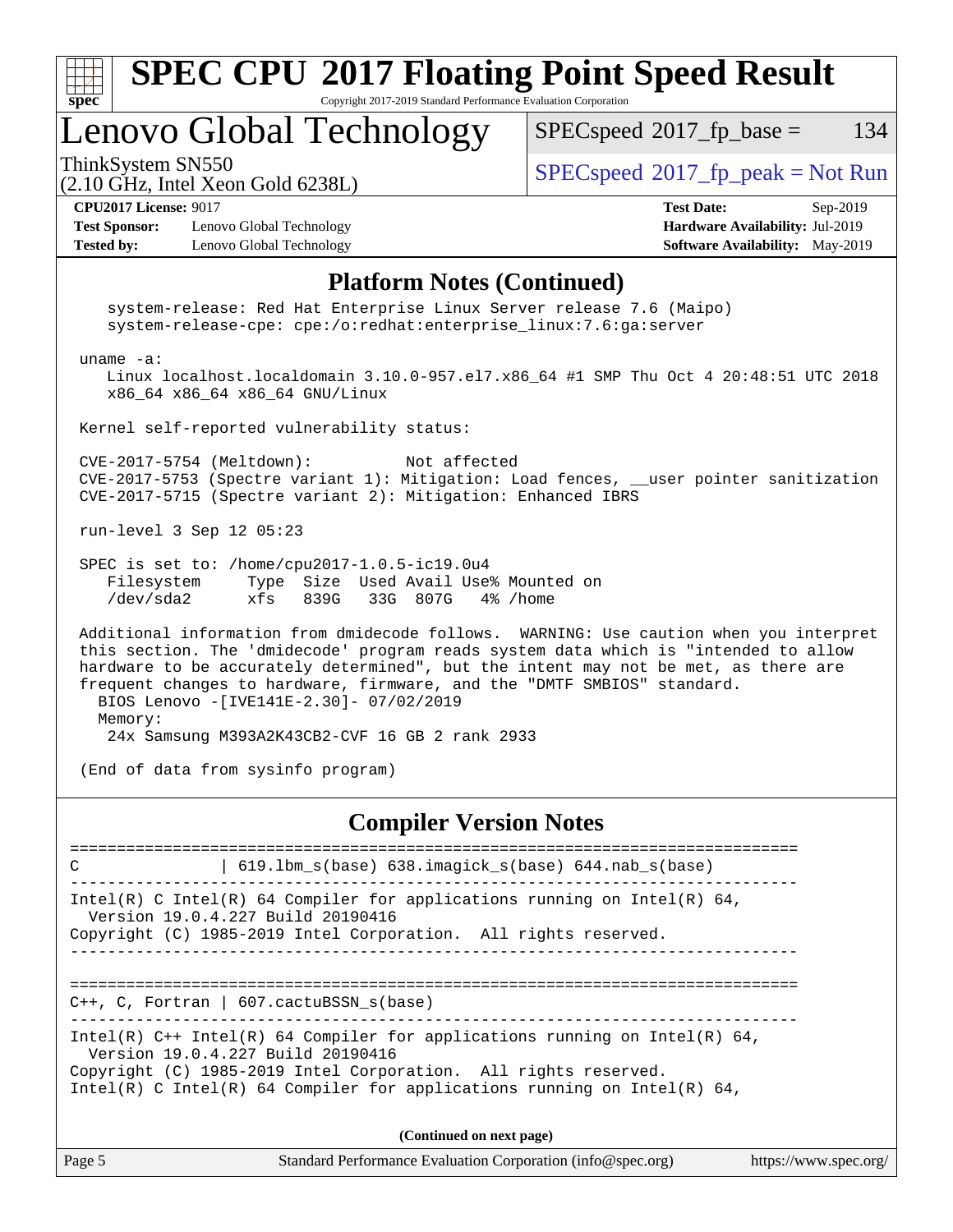| ч<br>e<br>ı.<br>c |  |  |  |  |  |
|-------------------|--|--|--|--|--|

# **[SPEC CPU](http://www.spec.org/auto/cpu2017/Docs/result-fields.html#SPECCPU2017FloatingPointSpeedResult)[2017 Floating Point Speed Result](http://www.spec.org/auto/cpu2017/Docs/result-fields.html#SPECCPU2017FloatingPointSpeedResult)**

Copyright 2017-2019 Standard Performance Evaluation Corporation

Lenovo Global Technology

 $SPECspeed^{\circledcirc}2017_fp\_base = 134$  $SPECspeed^{\circledcirc}2017_fp\_base = 134$ 

(2.10 GHz, Intel Xeon Gold 6238L)

 $SPECspeed^{\circ}2017_fp\_peak = Not Run$  $SPECspeed^{\circ}2017_fp\_peak = Not Run$ 

**[Test Sponsor:](http://www.spec.org/auto/cpu2017/Docs/result-fields.html#TestSponsor)** Lenovo Global Technology **[Hardware Availability:](http://www.spec.org/auto/cpu2017/Docs/result-fields.html#HardwareAvailability)** Jul-2019 **[Tested by:](http://www.spec.org/auto/cpu2017/Docs/result-fields.html#Testedby)** Lenovo Global Technology **[Software Availability:](http://www.spec.org/auto/cpu2017/Docs/result-fields.html#SoftwareAvailability)** May-2019

**[CPU2017 License:](http://www.spec.org/auto/cpu2017/Docs/result-fields.html#CPU2017License)** 9017 **[Test Date:](http://www.spec.org/auto/cpu2017/Docs/result-fields.html#TestDate)** Sep-2019

### **[Compiler Version Notes \(Continued\)](http://www.spec.org/auto/cpu2017/Docs/result-fields.html#CompilerVersionNotes)**

| $\mathbf{C}$ $\mathbf{C}$ $\mathbf{C}$ $\mathbf{C}$ $\mathbf{C}$ $\mathbf{C}$ $\mathbf{C}$ $\mathbf{C}$ $\mathbf{C}$ $\mathbf{C}$ $\mathbf{C}$ $\mathbf{C}$ $\mathbf{C}$ $\mathbf{C}$ $\mathbf{C}$ $\mathbf{C}$ $\mathbf{C}$ $\mathbf{C}$ $\mathbf{C}$ $\mathbf{C}$ $\mathbf{C}$ $\mathbf{C}$ $\mathbf{C}$ $\mathbf{C}$ $\mathbf{$                                         |  |  |  |  |  |
|----------------------------------------------------------------------------------------------------------------------------------------------------------------------------------------------------------------------------------------------------------------------------------------------------------------------------------------------------------------------------|--|--|--|--|--|
| Version 19.0.4.227 Build 20190416<br>Copyright (C) 1985-2019 Intel Corporation. All rights reserved.<br>$Intel(R)$ Fortran Intel(R) 64 Compiler for applications running on Intel(R)<br>64, Version 19.0.4.227 Build 20190416                                                                                                                                              |  |  |  |  |  |
| Copyright (C) 1985-2019 Intel Corporation. All rights reserved.                                                                                                                                                                                                                                                                                                            |  |  |  |  |  |
|                                                                                                                                                                                                                                                                                                                                                                            |  |  |  |  |  |
|                                                                                                                                                                                                                                                                                                                                                                            |  |  |  |  |  |
| Fortran 		   603.bwaves_s(base) 649.fotonik3d_s(base) 654.roms_s(base)                                                                                                                                                                                                                                                                                                     |  |  |  |  |  |
| $Intel(R)$ Fortran Intel(R) 64 Compiler for applications running on Intel(R)<br>64, Version 19.0.4.227 Build 20190416<br>Copyright (C) 1985-2019 Intel Corporation. All rights reserved.                                                                                                                                                                                   |  |  |  |  |  |
| Fortran, C $\vert$ 621.wrf s(base) 627.cam4 s(base) 628.pop2 s(base)                                                                                                                                                                                                                                                                                                       |  |  |  |  |  |
| Intel(R) Fortran Intel(R) 64 Compiler for applications running on Intel(R)<br>64, Version 19.0.4.227 Build 20190416<br>Copyright (C) 1985-2019 Intel Corporation. All rights reserved.<br>Intel(R) C Intel(R) 64 Compiler for applications running on Intel(R) 64,<br>Version 19.0.4.227 Build 20190416<br>Copyright (C) 1985-2019 Intel Corporation. All rights reserved. |  |  |  |  |  |
|                                                                                                                                                                                                                                                                                                                                                                            |  |  |  |  |  |

### **[Base Compiler Invocation](http://www.spec.org/auto/cpu2017/Docs/result-fields.html#BaseCompilerInvocation)**

[C benchmarks](http://www.spec.org/auto/cpu2017/Docs/result-fields.html#Cbenchmarks): [icc -m64 -std=c11](http://www.spec.org/cpu2017/results/res2019q4/cpu2017-20190917-18264.flags.html#user_CCbase_intel_icc_64bit_c11_33ee0cdaae7deeeab2a9725423ba97205ce30f63b9926c2519791662299b76a0318f32ddfffdc46587804de3178b4f9328c46fa7c2b0cd779d7a61945c91cd35)

[Fortran benchmarks](http://www.spec.org/auto/cpu2017/Docs/result-fields.html#Fortranbenchmarks): [ifort -m64](http://www.spec.org/cpu2017/results/res2019q4/cpu2017-20190917-18264.flags.html#user_FCbase_intel_ifort_64bit_24f2bb282fbaeffd6157abe4f878425411749daecae9a33200eee2bee2fe76f3b89351d69a8130dd5949958ce389cf37ff59a95e7a40d588e8d3a57e0c3fd751)

[Benchmarks using both Fortran and C](http://www.spec.org/auto/cpu2017/Docs/result-fields.html#BenchmarksusingbothFortranandC): [ifort -m64](http://www.spec.org/cpu2017/results/res2019q4/cpu2017-20190917-18264.flags.html#user_CC_FCbase_intel_ifort_64bit_24f2bb282fbaeffd6157abe4f878425411749daecae9a33200eee2bee2fe76f3b89351d69a8130dd5949958ce389cf37ff59a95e7a40d588e8d3a57e0c3fd751) [icc -m64 -std=c11](http://www.spec.org/cpu2017/results/res2019q4/cpu2017-20190917-18264.flags.html#user_CC_FCbase_intel_icc_64bit_c11_33ee0cdaae7deeeab2a9725423ba97205ce30f63b9926c2519791662299b76a0318f32ddfffdc46587804de3178b4f9328c46fa7c2b0cd779d7a61945c91cd35)

[Benchmarks using Fortran, C, and C++:](http://www.spec.org/auto/cpu2017/Docs/result-fields.html#BenchmarksusingFortranCandCXX) [icpc -m64](http://www.spec.org/cpu2017/results/res2019q4/cpu2017-20190917-18264.flags.html#user_CC_CXX_FCbase_intel_icpc_64bit_4ecb2543ae3f1412ef961e0650ca070fec7b7afdcd6ed48761b84423119d1bf6bdf5cad15b44d48e7256388bc77273b966e5eb805aefd121eb22e9299b2ec9d9) [icc -m64 -std=c11](http://www.spec.org/cpu2017/results/res2019q4/cpu2017-20190917-18264.flags.html#user_CC_CXX_FCbase_intel_icc_64bit_c11_33ee0cdaae7deeeab2a9725423ba97205ce30f63b9926c2519791662299b76a0318f32ddfffdc46587804de3178b4f9328c46fa7c2b0cd779d7a61945c91cd35) [ifort -m64](http://www.spec.org/cpu2017/results/res2019q4/cpu2017-20190917-18264.flags.html#user_CC_CXX_FCbase_intel_ifort_64bit_24f2bb282fbaeffd6157abe4f878425411749daecae9a33200eee2bee2fe76f3b89351d69a8130dd5949958ce389cf37ff59a95e7a40d588e8d3a57e0c3fd751)

### **[Base Portability Flags](http://www.spec.org/auto/cpu2017/Docs/result-fields.html#BasePortabilityFlags)**

603.bwaves\_s: [-DSPEC\\_LP64](http://www.spec.org/cpu2017/results/res2019q4/cpu2017-20190917-18264.flags.html#suite_basePORTABILITY603_bwaves_s_DSPEC_LP64)

**(Continued on next page)**

Page 6 Standard Performance Evaluation Corporation [\(info@spec.org\)](mailto:info@spec.org) <https://www.spec.org/>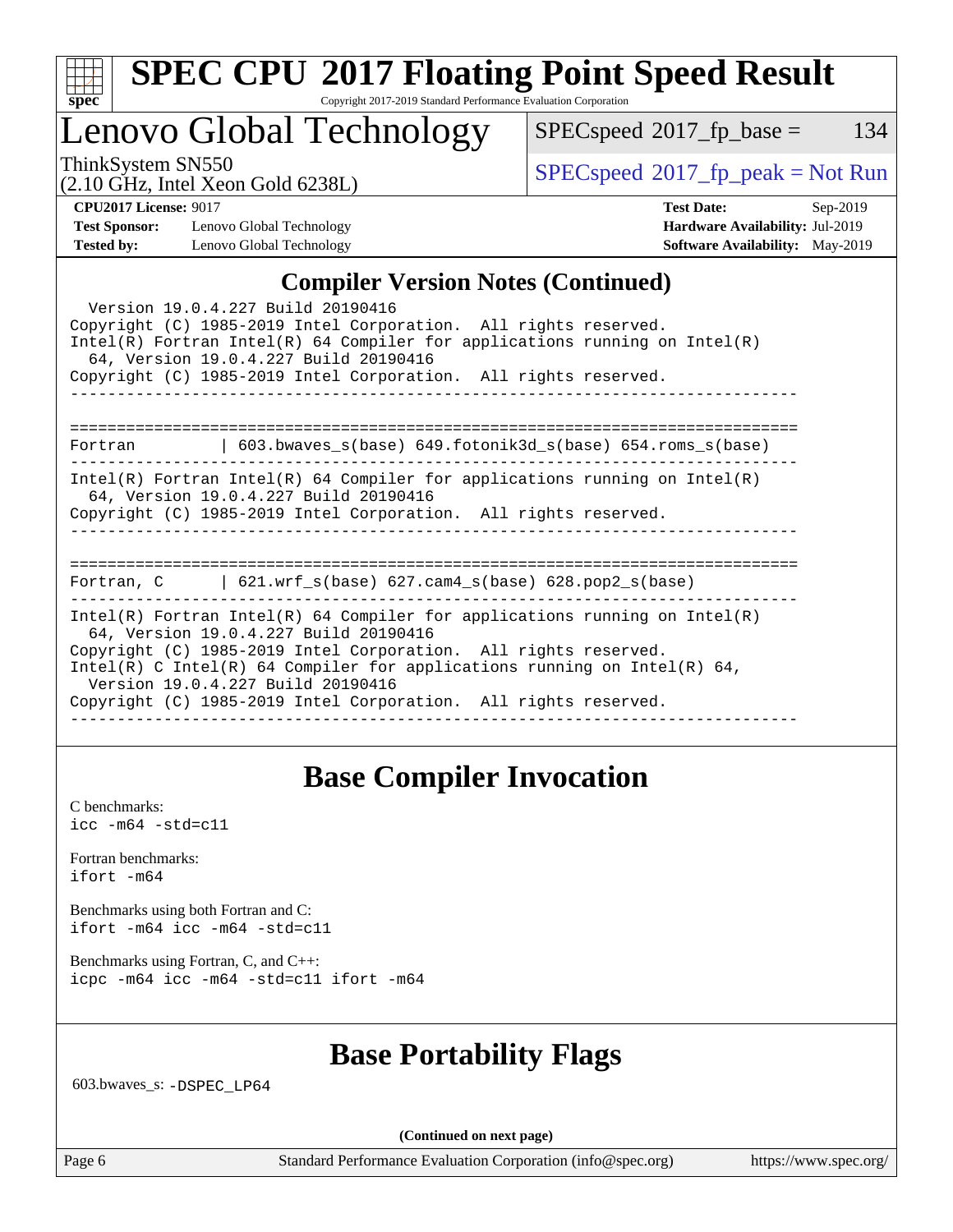

#### **[SPEC CPU](http://www.spec.org/auto/cpu2017/Docs/result-fields.html#SPECCPU2017FloatingPointSpeedResult)[2017 Floating Point Speed Result](http://www.spec.org/auto/cpu2017/Docs/result-fields.html#SPECCPU2017FloatingPointSpeedResult)** Copyright 2017-2019 Standard Performance Evaluation Corporation

# Lenovo Global Technology

 $SPEC speed^{\circ}2017\_fp\_base = 134$ 

ThinkSystem SN550<br>  $SPEC speed^{\circ}2017$  [p\_peak = Not Run

**[Test Sponsor:](http://www.spec.org/auto/cpu2017/Docs/result-fields.html#TestSponsor)** Lenovo Global Technology **[Hardware Availability:](http://www.spec.org/auto/cpu2017/Docs/result-fields.html#HardwareAvailability)** Jul-2019 **[Tested by:](http://www.spec.org/auto/cpu2017/Docs/result-fields.html#Testedby)** Lenovo Global Technology **[Software Availability:](http://www.spec.org/auto/cpu2017/Docs/result-fields.html#SoftwareAvailability)** May-2019

(2.10 GHz, Intel Xeon Gold 6238L)

**[CPU2017 License:](http://www.spec.org/auto/cpu2017/Docs/result-fields.html#CPU2017License)** 9017 **[Test Date:](http://www.spec.org/auto/cpu2017/Docs/result-fields.html#TestDate)** Sep-2019

## **[Base Portability Flags \(Continued\)](http://www.spec.org/auto/cpu2017/Docs/result-fields.html#BasePortabilityFlags)**

 607.cactuBSSN\_s: [-DSPEC\\_LP64](http://www.spec.org/cpu2017/results/res2019q4/cpu2017-20190917-18264.flags.html#suite_basePORTABILITY607_cactuBSSN_s_DSPEC_LP64) 619.lbm\_s: [-DSPEC\\_LP64](http://www.spec.org/cpu2017/results/res2019q4/cpu2017-20190917-18264.flags.html#suite_basePORTABILITY619_lbm_s_DSPEC_LP64) 621.wrf\_s: [-DSPEC\\_LP64](http://www.spec.org/cpu2017/results/res2019q4/cpu2017-20190917-18264.flags.html#suite_basePORTABILITY621_wrf_s_DSPEC_LP64) [-DSPEC\\_CASE\\_FLAG](http://www.spec.org/cpu2017/results/res2019q4/cpu2017-20190917-18264.flags.html#b621.wrf_s_baseCPORTABILITY_DSPEC_CASE_FLAG) [-convert big\\_endian](http://www.spec.org/cpu2017/results/res2019q4/cpu2017-20190917-18264.flags.html#user_baseFPORTABILITY621_wrf_s_convert_big_endian_c3194028bc08c63ac5d04de18c48ce6d347e4e562e8892b8bdbdc0214820426deb8554edfa529a3fb25a586e65a3d812c835984020483e7e73212c4d31a38223) 627.cam4\_s: [-DSPEC\\_LP64](http://www.spec.org/cpu2017/results/res2019q4/cpu2017-20190917-18264.flags.html#suite_basePORTABILITY627_cam4_s_DSPEC_LP64) [-DSPEC\\_CASE\\_FLAG](http://www.spec.org/cpu2017/results/res2019q4/cpu2017-20190917-18264.flags.html#b627.cam4_s_baseCPORTABILITY_DSPEC_CASE_FLAG) 628.pop2\_s: [-DSPEC\\_LP64](http://www.spec.org/cpu2017/results/res2019q4/cpu2017-20190917-18264.flags.html#suite_basePORTABILITY628_pop2_s_DSPEC_LP64) [-DSPEC\\_CASE\\_FLAG](http://www.spec.org/cpu2017/results/res2019q4/cpu2017-20190917-18264.flags.html#b628.pop2_s_baseCPORTABILITY_DSPEC_CASE_FLAG) [-convert big\\_endian](http://www.spec.org/cpu2017/results/res2019q4/cpu2017-20190917-18264.flags.html#user_baseFPORTABILITY628_pop2_s_convert_big_endian_c3194028bc08c63ac5d04de18c48ce6d347e4e562e8892b8bdbdc0214820426deb8554edfa529a3fb25a586e65a3d812c835984020483e7e73212c4d31a38223) [-assume byterecl](http://www.spec.org/cpu2017/results/res2019q4/cpu2017-20190917-18264.flags.html#user_baseFPORTABILITY628_pop2_s_assume_byterecl_7e47d18b9513cf18525430bbf0f2177aa9bf368bc7a059c09b2c06a34b53bd3447c950d3f8d6c70e3faf3a05c8557d66a5798b567902e8849adc142926523472) 638.imagick\_s: [-DSPEC\\_LP64](http://www.spec.org/cpu2017/results/res2019q4/cpu2017-20190917-18264.flags.html#suite_basePORTABILITY638_imagick_s_DSPEC_LP64) 644.nab\_s: [-DSPEC\\_LP64](http://www.spec.org/cpu2017/results/res2019q4/cpu2017-20190917-18264.flags.html#suite_basePORTABILITY644_nab_s_DSPEC_LP64) 649.fotonik3d\_s: [-DSPEC\\_LP64](http://www.spec.org/cpu2017/results/res2019q4/cpu2017-20190917-18264.flags.html#suite_basePORTABILITY649_fotonik3d_s_DSPEC_LP64) 654.roms\_s: [-DSPEC\\_LP64](http://www.spec.org/cpu2017/results/res2019q4/cpu2017-20190917-18264.flags.html#suite_basePORTABILITY654_roms_s_DSPEC_LP64)

## **[Base Optimization Flags](http://www.spec.org/auto/cpu2017/Docs/result-fields.html#BaseOptimizationFlags)**

[C benchmarks](http://www.spec.org/auto/cpu2017/Docs/result-fields.html#Cbenchmarks):

[-xCORE-AVX512](http://www.spec.org/cpu2017/results/res2019q4/cpu2017-20190917-18264.flags.html#user_CCbase_f-xCORE-AVX512) [-ipo](http://www.spec.org/cpu2017/results/res2019q4/cpu2017-20190917-18264.flags.html#user_CCbase_f-ipo) [-O3](http://www.spec.org/cpu2017/results/res2019q4/cpu2017-20190917-18264.flags.html#user_CCbase_f-O3) [-no-prec-div](http://www.spec.org/cpu2017/results/res2019q4/cpu2017-20190917-18264.flags.html#user_CCbase_f-no-prec-div) [-qopt-prefetch](http://www.spec.org/cpu2017/results/res2019q4/cpu2017-20190917-18264.flags.html#user_CCbase_f-qopt-prefetch) [-ffinite-math-only](http://www.spec.org/cpu2017/results/res2019q4/cpu2017-20190917-18264.flags.html#user_CCbase_f_finite_math_only_cb91587bd2077682c4b38af759c288ed7c732db004271a9512da14a4f8007909a5f1427ecbf1a0fb78ff2a814402c6114ac565ca162485bbcae155b5e4258871) [-qopt-mem-layout-trans=4](http://www.spec.org/cpu2017/results/res2019q4/cpu2017-20190917-18264.flags.html#user_CCbase_f-qopt-mem-layout-trans_fa39e755916c150a61361b7846f310bcdf6f04e385ef281cadf3647acec3f0ae266d1a1d22d972a7087a248fd4e6ca390a3634700869573d231a252c784941a8) [-qopenmp](http://www.spec.org/cpu2017/results/res2019q4/cpu2017-20190917-18264.flags.html#user_CCbase_qopenmp_16be0c44f24f464004c6784a7acb94aca937f053568ce72f94b139a11c7c168634a55f6653758ddd83bcf7b8463e8028bb0b48b77bcddc6b78d5d95bb1df2967) [-DSPEC\\_OPENMP](http://www.spec.org/cpu2017/results/res2019q4/cpu2017-20190917-18264.flags.html#suite_CCbase_DSPEC_OPENMP)

[Fortran benchmarks](http://www.spec.org/auto/cpu2017/Docs/result-fields.html#Fortranbenchmarks):

[-DSPEC\\_OPENMP](http://www.spec.org/cpu2017/results/res2019q4/cpu2017-20190917-18264.flags.html#suite_FCbase_DSPEC_OPENMP) [-xCORE-AVX512](http://www.spec.org/cpu2017/results/res2019q4/cpu2017-20190917-18264.flags.html#user_FCbase_f-xCORE-AVX512) [-ipo](http://www.spec.org/cpu2017/results/res2019q4/cpu2017-20190917-18264.flags.html#user_FCbase_f-ipo) [-O3](http://www.spec.org/cpu2017/results/res2019q4/cpu2017-20190917-18264.flags.html#user_FCbase_f-O3) [-no-prec-div](http://www.spec.org/cpu2017/results/res2019q4/cpu2017-20190917-18264.flags.html#user_FCbase_f-no-prec-div) [-qopt-prefetch](http://www.spec.org/cpu2017/results/res2019q4/cpu2017-20190917-18264.flags.html#user_FCbase_f-qopt-prefetch) [-ffinite-math-only](http://www.spec.org/cpu2017/results/res2019q4/cpu2017-20190917-18264.flags.html#user_FCbase_f_finite_math_only_cb91587bd2077682c4b38af759c288ed7c732db004271a9512da14a4f8007909a5f1427ecbf1a0fb78ff2a814402c6114ac565ca162485bbcae155b5e4258871) [-qopt-mem-layout-trans=4](http://www.spec.org/cpu2017/results/res2019q4/cpu2017-20190917-18264.flags.html#user_FCbase_f-qopt-mem-layout-trans_fa39e755916c150a61361b7846f310bcdf6f04e385ef281cadf3647acec3f0ae266d1a1d22d972a7087a248fd4e6ca390a3634700869573d231a252c784941a8) [-qopenmp](http://www.spec.org/cpu2017/results/res2019q4/cpu2017-20190917-18264.flags.html#user_FCbase_qopenmp_16be0c44f24f464004c6784a7acb94aca937f053568ce72f94b139a11c7c168634a55f6653758ddd83bcf7b8463e8028bb0b48b77bcddc6b78d5d95bb1df2967) [-nostandard-realloc-lhs](http://www.spec.org/cpu2017/results/res2019q4/cpu2017-20190917-18264.flags.html#user_FCbase_f_2003_std_realloc_82b4557e90729c0f113870c07e44d33d6f5a304b4f63d4c15d2d0f1fab99f5daaed73bdb9275d9ae411527f28b936061aa8b9c8f2d63842963b95c9dd6426b8a)

[Benchmarks using both Fortran and C](http://www.spec.org/auto/cpu2017/Docs/result-fields.html#BenchmarksusingbothFortranandC):

[-xCORE-AVX512](http://www.spec.org/cpu2017/results/res2019q4/cpu2017-20190917-18264.flags.html#user_CC_FCbase_f-xCORE-AVX512) [-ipo](http://www.spec.org/cpu2017/results/res2019q4/cpu2017-20190917-18264.flags.html#user_CC_FCbase_f-ipo) [-O3](http://www.spec.org/cpu2017/results/res2019q4/cpu2017-20190917-18264.flags.html#user_CC_FCbase_f-O3) [-no-prec-div](http://www.spec.org/cpu2017/results/res2019q4/cpu2017-20190917-18264.flags.html#user_CC_FCbase_f-no-prec-div) [-qopt-prefetch](http://www.spec.org/cpu2017/results/res2019q4/cpu2017-20190917-18264.flags.html#user_CC_FCbase_f-qopt-prefetch) [-ffinite-math-only](http://www.spec.org/cpu2017/results/res2019q4/cpu2017-20190917-18264.flags.html#user_CC_FCbase_f_finite_math_only_cb91587bd2077682c4b38af759c288ed7c732db004271a9512da14a4f8007909a5f1427ecbf1a0fb78ff2a814402c6114ac565ca162485bbcae155b5e4258871) [-qopt-mem-layout-trans=4](http://www.spec.org/cpu2017/results/res2019q4/cpu2017-20190917-18264.flags.html#user_CC_FCbase_f-qopt-mem-layout-trans_fa39e755916c150a61361b7846f310bcdf6f04e385ef281cadf3647acec3f0ae266d1a1d22d972a7087a248fd4e6ca390a3634700869573d231a252c784941a8) [-qopenmp](http://www.spec.org/cpu2017/results/res2019q4/cpu2017-20190917-18264.flags.html#user_CC_FCbase_qopenmp_16be0c44f24f464004c6784a7acb94aca937f053568ce72f94b139a11c7c168634a55f6653758ddd83bcf7b8463e8028bb0b48b77bcddc6b78d5d95bb1df2967) [-DSPEC\\_OPENMP](http://www.spec.org/cpu2017/results/res2019q4/cpu2017-20190917-18264.flags.html#suite_CC_FCbase_DSPEC_OPENMP) [-nostandard-realloc-lhs](http://www.spec.org/cpu2017/results/res2019q4/cpu2017-20190917-18264.flags.html#user_CC_FCbase_f_2003_std_realloc_82b4557e90729c0f113870c07e44d33d6f5a304b4f63d4c15d2d0f1fab99f5daaed73bdb9275d9ae411527f28b936061aa8b9c8f2d63842963b95c9dd6426b8a)

[Benchmarks using Fortran, C, and C++:](http://www.spec.org/auto/cpu2017/Docs/result-fields.html#BenchmarksusingFortranCandCXX)

[-xCORE-AVX512](http://www.spec.org/cpu2017/results/res2019q4/cpu2017-20190917-18264.flags.html#user_CC_CXX_FCbase_f-xCORE-AVX512) [-ipo](http://www.spec.org/cpu2017/results/res2019q4/cpu2017-20190917-18264.flags.html#user_CC_CXX_FCbase_f-ipo) [-O3](http://www.spec.org/cpu2017/results/res2019q4/cpu2017-20190917-18264.flags.html#user_CC_CXX_FCbase_f-O3) [-no-prec-div](http://www.spec.org/cpu2017/results/res2019q4/cpu2017-20190917-18264.flags.html#user_CC_CXX_FCbase_f-no-prec-div) [-qopt-prefetch](http://www.spec.org/cpu2017/results/res2019q4/cpu2017-20190917-18264.flags.html#user_CC_CXX_FCbase_f-qopt-prefetch) [-ffinite-math-only](http://www.spec.org/cpu2017/results/res2019q4/cpu2017-20190917-18264.flags.html#user_CC_CXX_FCbase_f_finite_math_only_cb91587bd2077682c4b38af759c288ed7c732db004271a9512da14a4f8007909a5f1427ecbf1a0fb78ff2a814402c6114ac565ca162485bbcae155b5e4258871) [-qopt-mem-layout-trans=4](http://www.spec.org/cpu2017/results/res2019q4/cpu2017-20190917-18264.flags.html#user_CC_CXX_FCbase_f-qopt-mem-layout-trans_fa39e755916c150a61361b7846f310bcdf6f04e385ef281cadf3647acec3f0ae266d1a1d22d972a7087a248fd4e6ca390a3634700869573d231a252c784941a8) [-qopenmp](http://www.spec.org/cpu2017/results/res2019q4/cpu2017-20190917-18264.flags.html#user_CC_CXX_FCbase_qopenmp_16be0c44f24f464004c6784a7acb94aca937f053568ce72f94b139a11c7c168634a55f6653758ddd83bcf7b8463e8028bb0b48b77bcddc6b78d5d95bb1df2967) [-DSPEC\\_OPENMP](http://www.spec.org/cpu2017/results/res2019q4/cpu2017-20190917-18264.flags.html#suite_CC_CXX_FCbase_DSPEC_OPENMP) [-nostandard-realloc-lhs](http://www.spec.org/cpu2017/results/res2019q4/cpu2017-20190917-18264.flags.html#user_CC_CXX_FCbase_f_2003_std_realloc_82b4557e90729c0f113870c07e44d33d6f5a304b4f63d4c15d2d0f1fab99f5daaed73bdb9275d9ae411527f28b936061aa8b9c8f2d63842963b95c9dd6426b8a)

[The flags files that were used to format this result can be browsed at](tmsearch) <http://www.spec.org/cpu2017/flags/Intel-ic18.0-official-linux64.2019-04-02.html> <http://www.spec.org/cpu2017/flags/Lenovo-Platform-SPECcpu2017-Flags-V1.2-CLX-D.html>

[You can also download the XML flags sources by saving the following links:](tmsearch) <http://www.spec.org/cpu2017/flags/Intel-ic18.0-official-linux64.2019-04-02.xml> <http://www.spec.org/cpu2017/flags/Lenovo-Platform-SPECcpu2017-Flags-V1.2-CLX-D.xml>